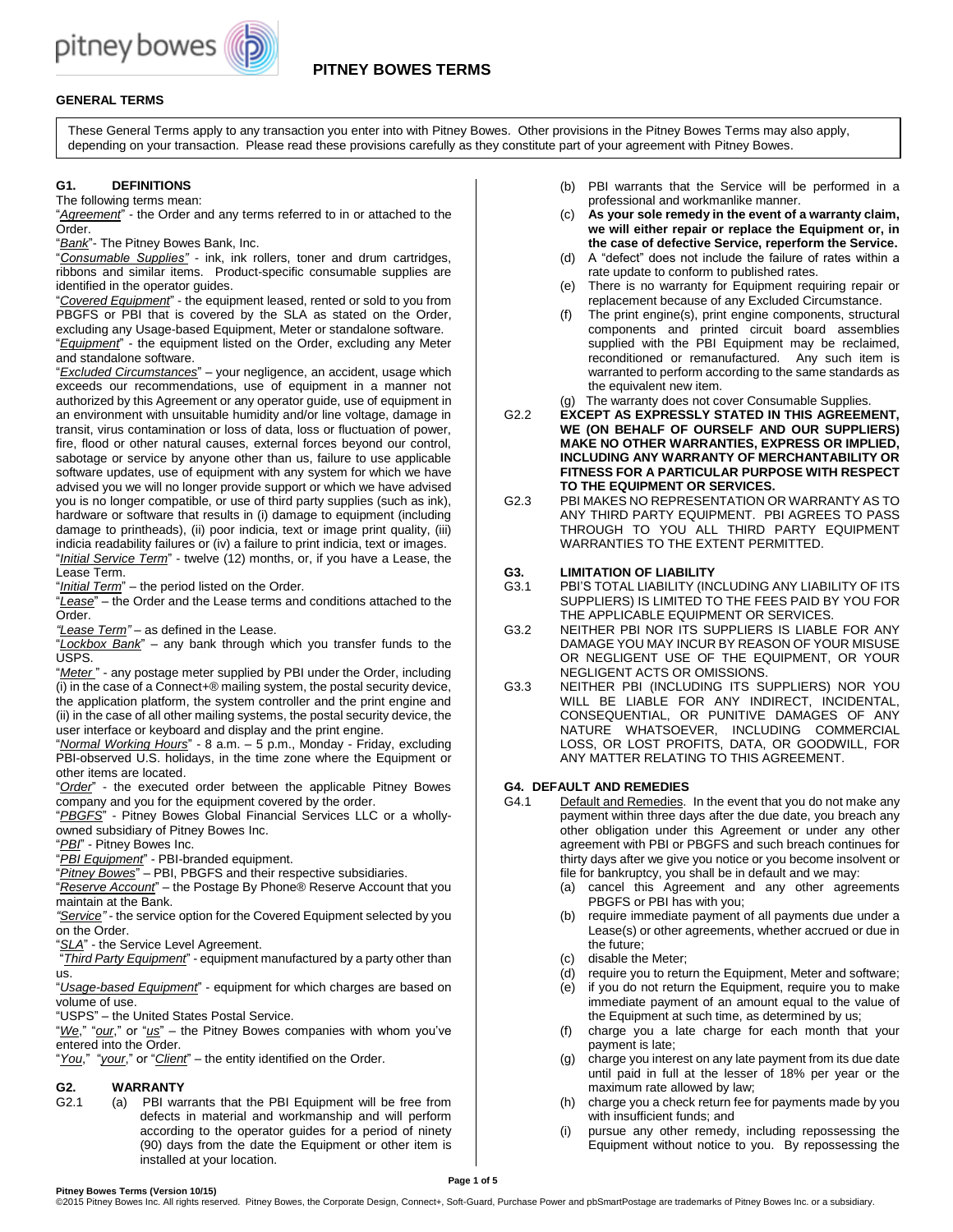Equipment or Meter, we are not waiving our right to collect the balance due.

- G4.2 Enforcing Our Rights. You agree to pay all our costs, including attorneys' fees, in enforcing our rights under this Agreement.
- G4.3 Suspension of Services. PBI may suspend any services during any period in which your account is more than thirty (30) days past due.

# **G5. TAXES**

You agree to pay Pitney Bowes for all sales, use, property or other taxes (excluding taxes on or measured by net income) related to the Lease and/or rental agreement and related payments or services, the Equipment, Equipment location, Meter and Meter location. With respect to property and similar taxes, Pitney Bowes will determine the amount of such taxes to be charged to you based on its reasonable valuation of the Equipment or of the Meter, taking into consideration applicable tax rates and depreciation. You agree to pay a tax administrative charge to be determined by Pitney Bowes without reference to the tax charged or services performed; such fee and charge not to exceed in the aggregate \$35 for each year for each Lease schedule or rental agreement.

# **G6. EMBEDDED SOFTWARE**

Our Equipment may contain embedded software. You agree that: (i) PBI and its licensors own the copyrights and other intellectual property in and to the embedded software; (ii) you are licensed only to use the embedded software with our Equipment in which the embedded software resides; (iii) you will not copy, modify, de-compile, or otherwise attempt to unbundle, reverse engineer or create derivative works of the embedded software, except as permitted by applicable law; (iv) you will not distribute or otherwise disclose the embedded software (or any portion thereof) to any other person; and (v) you may not export the embedded software in contravention of applicable export control laws. The embedded software contains third party software, which, notwithstanding the above, is subject to any terms that accompany such third party software.

# **G7. INTERNET ACCESS POINT**

The internet connectivity for the Equipment or Meter may use an internet access point (e.g., wireless router) provided by us. You may only use this access point for connectivity between the Equipment or Meter and the internet and for no other purpose. You agree to pay all costs associated with use of the access point in violation of this restriction.

# **G.8 ANALOG CONNECTION FEE**

All mailing systems include digital connection capability. You should use a digital connection. If you choose to use an analog connection, there will be an additional set-up fee for analog access. This analog set-up fee will be assessed in one non-refundable installment at the beginning of the term of the Agreement if you select an analog connection as your connection method or, if you use an analog connection during the term of the Agreement notwithstanding your original selection of a digital connection as your connection method, in the invoice following your use of an analog connection.

- **G.9. MISCELLANEOUS** Use of Equipment. You agree to use the Equipment and Meter only for business or commercial purposes, and not for personal, family, or household purposes.
- G9.2 Force Majeure. We are not responsible for any delay or failure to perform resulting from causes beyond our control.
- G9.3 Assignment. You may not assign this Agreement without our prior written consent, which shall not be unreasonably withheld. Any assignment without our consent is void.
- G9.4 No Right to Setoff. Payments are not subject to setoff or reduction.
- G9.5 Legal Action. ANY LEGAL ACTION YOU FILE AGAINST US MUST BE STARTED WITHIN ONE (1) YEAR AFTER THE EVENT GIVING RISE TO YOUR CLAIM. YOU WAIVE ANY RIGHT TO TRIAL BY JURY IN ANY ACTION ARISING OUT OF THIS AGREEMENT.
- G9.6 Merger; Amendment; Severability. This Agreement incorporates all of the terms agreed by both parties and can only be changed by written agreement. You may use a purchase order to offer to obtain Equipment or services but none of its provisions will modify or supersede these provisions unless we expressly agree in writing. If one or more provisions of this Agreement are deemed to be invalid or unenforceable, the remaining provisions will not be affected.
- G9.7 Survival. Our respective rights and obligations under Section G3 (Limitation of Liability), G4 (Default and Remedies) and G5 (Taxes) survive termination of this Agreement.
- G9.8 Choice of Law. This Agreement shall be governed and construed in accordance with the laws of the State of Delaware without regard to its conflicts of laws principles.

# **SERVICE LEVEL AGREEMENT**

The following provisions describe SLA options that PBI offers on Covered Equipment. The option you select will be listed on the Order. A separate Software License and Maintenance Agreement will cover software maintenance and will be attached to the Order or presented at the time of installation if you are acquiring software. A separate maintenance agreement will cover maintenance on Usage-based Equipment and will be attached to the Order if you are acquiring Usage-based Equipment.

### **S1. SERVICE LEVEL OPTIONS**

The following describes the two SLA options offered by PBI for the Covered Equipment.

- S1.1 Standard SLA
	- (a) *General*. Under this option, PBI will provide at its option either repair or replacement services for the Covered Equipment during the Initial Service Term or any Renewal Service Term (as defined in Section S3.2) (the "Service Term"). You are also entitled to two preventative maintenance service calls per calendar year. PBI will notify you when preventative maintenance

is due or you can request preventative maintenance service.

- (b) *Replacement Service*.
	- (i) If PBI determines that replacement is necessary, PBI will, at no additional cost, promptly ship new, reconditioned, or remanufactured equipment of the same or a functionally equivalent model to replace the affected Covered Equipment.
	- (ii) Unless PBI instructs you otherwise, within five (5) days of receiving the replacement equipment, you must pack the Covered Equipment to be replaced in the shipping carton that contained the replacement equipment, place the pre-paid return address label on the carton, and return it to PBI.
	- (iii) You are responsible for Covered Equipment until PBI receives it.
- (c) *Repair Service*.
- (i) If your Covered Equipment needs repair, PBI may provide repair by remote access, diagnostics and service and/or by on-site repair service.
- (ii) Repair service is provided only for damage resulting from normal wear and tear. Repair service may include the use of new, reconditioned, or remanufactured parts and assemblies.
- (iii) PBI will provide parts or assemblies for discontinued equipment (or equipment not marketed as new) only if available.
- (iv) If PBI deems it necessary, PBI will dispatch a service technician to arrive at your location for onsite service. You will not incur hourly charges unless service is performed outside Normal Working Hours, which will be done only with your consent.
- (d) *Additional Covered Items*. PBI will provide printheads for Covered Equipment without additional charge, except for printheads which need to be replaced as a result of any Excluded Circumstance.
- S1.2 Performance SLA
	- (a) *General*. Under this option, PBI will provide the following support:
		- (i) All coverage provided under Standard SLA.
		- (ii) Quarterly performance reports made available on MyAccount at [www.pb.com.](http://www.pb.com/)
		- (iii) One two hour application consultation for your mailing and shipping needs.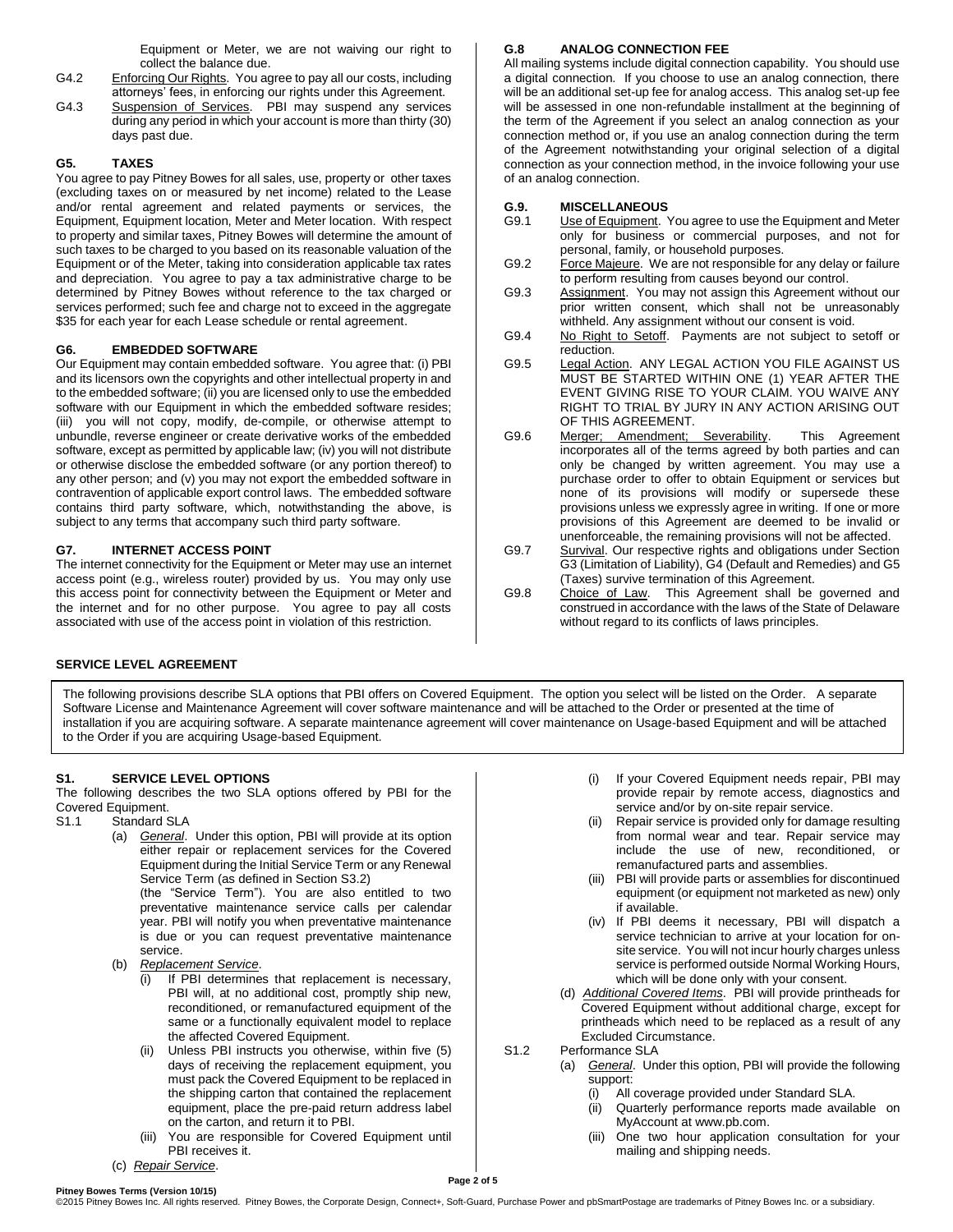- (iv) Admission for one person to a PBI mail management seminar.
- (b) *Response Time Commitment*.
	- (1) If PBI determines that on-site service is necessary, PBI will use commercially reasonable efforts to have a service technician on-site (during Normal Working Hours only) within 4 hours or 8 hours, as specified on the Order, after PBI has determined that it cannot resolve the issue remotely (the "Response Time Commitment").
	- (2) The Response Time Commitment relates solely to the arrival of a technician at your location; it is not a guaranteed resolution of the problem within the Response Time Commitment period, nor does it guarantee that all parts necessary to make a repair will be on-site within this time frame.
	- (3) The Response Time Commitment does not apply to Service designated as service by replacement, relocation services, software maintenance, preventative maintenance, operator training, or other services not essential to repair the Covered Equipment.
	- (4) If the Covered Equipment is moved from its original location, PBI may, at its option, remove the Response Time Commitment. If this happens, you will receive Standard SLA and we will adjust the SLA charges payable by you appropriately.
- (c) *Liquidated Damages for Failure to Meet Response Time Commitment*.
	- (1) PBI agrees that if it does not meet the Response Time Commitment, PBI will provide you with a credit equal to the difference between the cost of Standard SLA and Performance SLA for three (3) months.
	- (2) You must use a credit request form to request a credit. You may obtain a credit form from your service technician or by calling the Customer Care Center. The credits are limited to credits for four (4) failures to meet the Response Time Commitment in any twelve (12) month period during the Service Term. **These remedies are your sole remedy for PBI's failure to meet the Response Time Commitment**.

### **S2. SLA FEES**

- S2.1 You will pay the SLA fees for the Initial Service Term and any Renewal Service Term(s).
- S2.2 We may, after the Initial Service Term, increase SLA fees which will be reflected on your invoice.
- S2.3 If the service technician provides service for repairs caused by any Excluded Circumstance, PBI will charge you for the service at PBI's current hourly rates and for any required parts.

### **S3. SERVICE TERM**

S3.1 *Term*. PBI will provide you with Service for the Initial Service Term and any Renewal Service Terms.

# **EQUIPMENT AND POSTAGE METER RENTAL TERMS AND CONDITIONS**

- S3.2 *RENEWAL SERVICE TERM(S)*. SERVICE AUTOMATICALLY RENEWS FOR CONSECUTIVE ONE (1) YEAR TERMS (EACH, A "RENEWAL SERVICE TERM"), UNLESS:
	- (a) YOU TERMINATE SERVICE UNDER SECTION S3.3; OR
	- (b) THE LEASE EXPIRES OR IS TERMINATED (IN WHICH CASE, THE SERVICE TERM WILL TERMINATE ON THE SAME DAY AS THE LEASE); OR
	- (c) THE RENEWAL IS PROHIBITED BY APPLICABLE LAW.
- S3.3 *Ending Your Service*.
	- (a) If you do not wish to renew Service, you must deliver a written notice (the "Termination Notice") at least sixty (60) days prior to the renewal of the term to us at 2225 America Drive, Neenah, WI 54956. Your Termination Notice must include your customer account number or CAN and lease number (if applicable).
	- (b) PBI reserves the right not to renew your SLA for any reason.

S3.4 *Service Changes*.

- (a) PBI may modify its Service by giving written notice to you (a "Service Change Notice"), which will state whether the change is material.
- (b) After receiving a Service Change Notice, if the change is material, you may terminate Service as described in Section S3.3 above.

# **S4. EQUIPMENT/METER COVERAGE**

You cannot elect to have Service apply to some but not all of the items of Equipment.

### **S5. ADDITIONAL SERVICE TERMS**

- These terms apply to all Service options:
	- (a) Limitations. Service does not include services and repairs that are made necessary due to any Excluded Circumstance.
	- (b) *Additional Exclusions*. Service excludes the supply of postal and carrier rate changes and Consumable Supplies.
	- (c) *Replacement Equipment*.
		- (i) If you replace any of your Covered Equipment during the Service Term, and the replacement Equipment qualifies for Services, PBI will automatically enroll you for maintenance coverage on the new Equipment at PBI's then current annual rates.
		- (ii) If you acquire an attachment, or add a unit, to your Covered Equipment, PBI will provide coverage for any qualifying attachment or unit and adjust your rate accordingly.
		- (iii) If you choose not to continue coverage on the replacement Equipment, attachment or unit, you may cancel Service for the item within thirty (30) days of the date of your initial invoice for the item from PBI. If you cancel, any further maintenance or repair services on the Equipment, attachment or unit will be subject to PBI's current rates.

The following provisions apply whenever you rent a Meter or Equipment from Pitney Bowes.

# **R1. EQUIPMENT/METER RENTAL**

- $Fees.$ 
	- (a) If you are not leasing the Equipment and paying for it in your lease payment to PBGFS, we will invoice you the Equipment and Meter rental ("rental") fees listed on the Order.
	- (b) After the Initial Term, we may increase the rental fees upon 30 days' prior written notice.
	- When you receive notice of an increase, you may terminate your rental only as of the date the increase becomes effective.

R1.2 *Postage*.

(a) You may transfer funds to the Bank for deposit into your Reserve Account or you may transfer funds to the USPS through a Lockbox Bank. See the "USPS Acknowledgment of Deposit" below for more information.

- (b) Until the end of the Initial Term, we may charge you a fee of up to \$15.00 for refilling your postage. After the Initial Term, we may increase postage refill fees upon 30 days prior written notice.
- (c) If you participate in any PBI, PBGFS, or Bank postage advance programs (such as Purchase Power® ), we will advance payment on your behalf to the USPS, subject to repayment by you under the terms of the postage advance program and billed separately from your rental fees.

R1.3 *Meter Repair or Replacement*.

If the Meter malfunctions or fails due to reasons other than an Excluded Circumstance, we will repair or replace the Meter.

- R1.4 *Terms of Use; Federal Regulations*.
	- (a) You may use the Meter solely for the purpose of processing your mail, provided that you are authorized by the USPS to use the Meter, and that you comply with (i)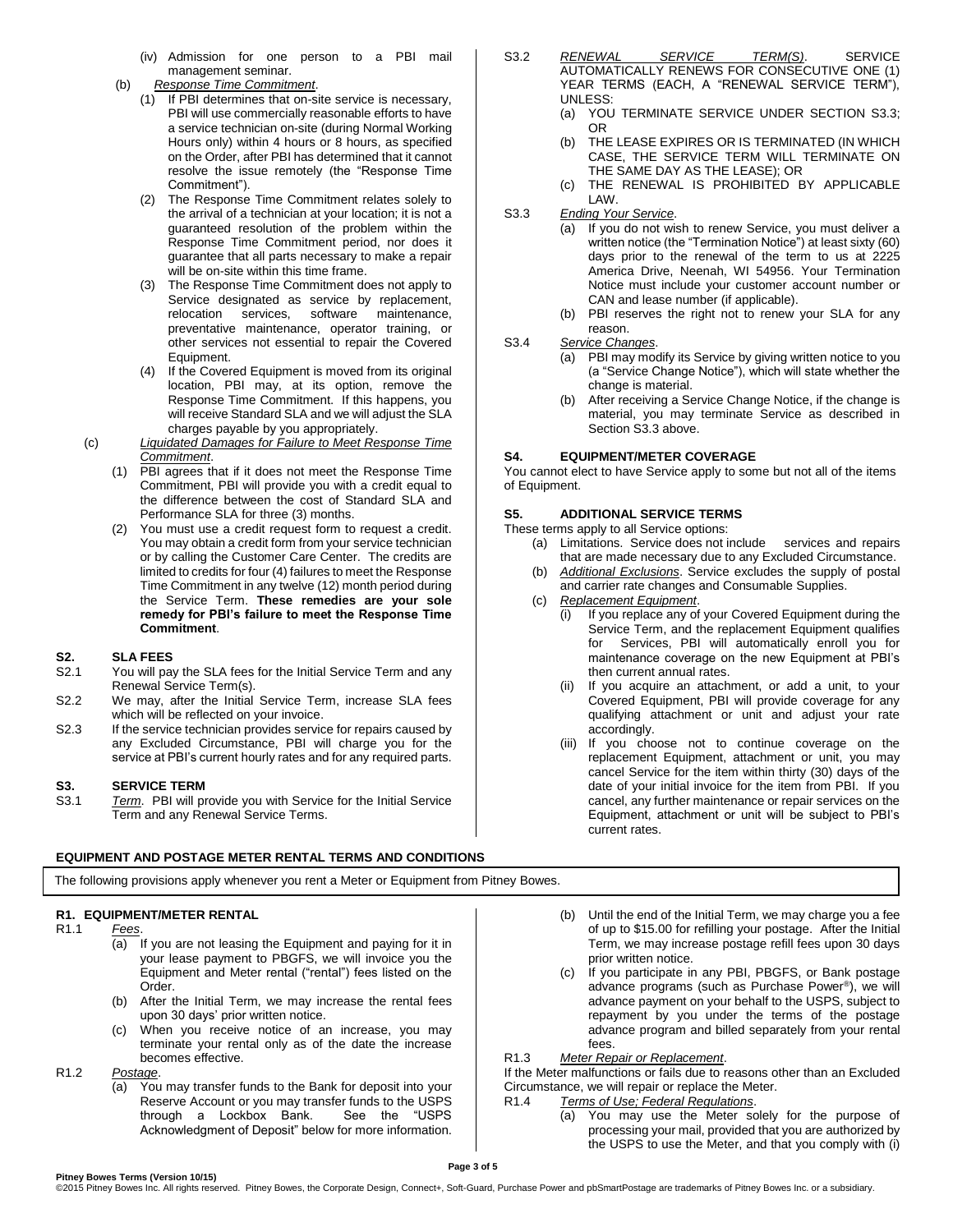this Agreement, (ii) any operator guide and (iii) all USPS regulations.

- (b) You agree to use only attachments or printing devices authorized by us.
- (c) You must receive our written consent before moving the Equipment or Meter to a different location.
- (d) Federal regulations require that we own the Meter.
- (e) Tampering with or misusing the Meter is a violation of federal law.
- (f) Activities of the USPS including the payment of refunds for postage by the USPS to clients will be made in accordance with the current Domestic Mail Manual.
- (g) If the Meter is used in any unlawful scheme, or is not used for any consecutive 12 month period, or if you take the Meter or allow the Meter to be taken outside the United States without proper written permission of USPS Headquarters, or if you otherwise fail to abide by the postal regulations and this Agreement regarding care and use of the Meter, then this Agreement and any related Meter rental may be revoked. You acknowledge that any use of this Meter that fraudulently deprives the USPS of revenue can cause you to be subject to civil and criminal penalties applicable to fraud and/or false claims against the United States. The submission of a false or fraudulent statement can result in imprisonment of up to 5 years and fines of up to \$10,000 (18 U.S.C. 1001) and a civil penalty of up to \$5,000 plus an assessment of twice the amount falsely claimed (3 U.S.C. 3802). The mailing of matter bearing a fraudulent postage meter imprint is an example of a violation of these statutes.
- (h) You are responsible for immediately reporting (within 72 hours or less) the theft or loss of the Meter to us. Failure to comply with this notification provision in a timely manner may result in the denial of refund of any funds remaining on the Meter at the time of loss or theft.
- (i) You understand that the rules and regulations regarding the use of this Meter as documented in the Domestic Mail Manual may be updated from time to time by the USPS and it is your obligation to comply with any rules and regulations regarding its use.
- R1.5 *Rate Updates and Soft-Guard® Program*.
	- (a) Your Meter or Equipment may require periodic rate updates that you will obtain under our Soft-Guard program.
	- (b) Under the Soft-Guard program, we will provide up to 6 rate updates during each 12 month period following the date of installation of the Equipment.

#### **UNITED STATES POSTAL SERVICE ACKNOWLEDGMENT OF DEPOSIT**

UI.1 In connection with your use of a Postage Evidencing System as defined in the Code of Federal Regulations ("CFR"), you may transfer funds to the USPS through a Lockbox Bank for the purpose of prepayment of postage on Postage Evidencing Systems, generating evidence of postage, both PC Postage and meters (a "Deposit"), or you may transfer funds to the Bank for deposit into your Reserve Account .

UI.2 To the extent you deposit funds in advance of the use of any evidence of postage, you may make Deposits in the Lockbox Bank account identified as "United States Postal Service CMRS-PB" or make deposits in your Reserve Account, in either case through electronic means, including Automated Clearinghouse Transfers. The USPS may, at its discretion, designate itself or a successor as recipient of Deposits made by you to the Lockbox Bank account described above.

UI.3 Any deposit made by you in your Reserve Account is subject to the Postage By Phone® Reserve Account – Agreement and Disclosure Statement governing your Reserve Account.

UI.4 Any Deposit made by you in the Lockbox Bank account shall be credited by the USPS only for the payment of evidence of postage. Such Deposits may be commingled with Deposits of other clients. You shall not receive or be entitled to any interest or other income earned on such Deposits.

UI.5 The USPS will provide a refund to you for the remaining account balances of Deposits held by the USPS. These refunds are provided in

- (c) We will provide rate updates only if required due to a postal or carrier change in rate, service, ZIP Code™ or zone change.
- (d) The Soft-Guard program does not cover any change in rates due to custom rate changes, new classes of carrier service, or a change in ZIP Code or zone due to equipment relocation.
- (e) If you have received the maximum number of rate updates under the Soft-Guard program, you will be billed separately for any additional rate update we provide.
- R1.6 *Collection of Information*.
	- (a) You authorize us to access and download information from your Meter. We may disclose this information to the USPS or other authorized governmental entity.
	- (b) We will not share with any third parties (except the USPS or other governmental entity) individually identifiable information that we obtain about you in this manner unless required to by law or court order.
	- (c) We may elect to share aggregate data about our clients' postage usage with third parties.
- R1.7 *Meter Care and Risk of Loss*.
	- (a) You agree to take proper care of the Meter(s) as stated in this Agreement and any user documentation.
	- (b) You assume all risk of loss or damage to the Meter(s) while you have possession.

#### **R2. VALUE BASED SERVICES**

Value Based Services include services such as USPS® e-Return Receipt and USPS<sup>®</sup> Confirmation Services.<br>R2.1 Fees.

- Fees.
	- (a) Any fees charged by the USPS for any Value Based Service you purchase are payable by you in the same way that you pay for postage.
	- (b) The USPS is solely responsible for its services.
	- (c) We are not responsible for any malfunctions of any part of the communication link connecting the Meter with the USPS data system.
- R2.2 *Ending the Value Based Services*. We have the right to terminate the Value Based Services if the USPS discontinues offering the service or you breach your obligations under this Agreement and fail to cure the breach within thirty (30) days after you have been notified in writing.

accordance with the rules and regulations governing deposit of funds for evidence of postage, published in the CFR.

UI.6 The Lockbox Bank, which shall collect funds on behalf of the USPS, shall provide PBI, on each business day, information as to the amount of each Deposit made to the USPS by you, so that PBI can update its records.

UI.7 PBI may deposit funds on your behalf. The USPS will make no advances of funds to you. Any relationship concerning advances of funds is between you and PBI, PBGFS and/or the Bank.

UI.8 You acknowledge that the terms of this Acknowledgement may be changed, modified, or revoked by the USPS, with appropriate notice.

UI.9 Postal Regulations governing the deposit of funds are published in the CFR or its successor. You acknowledge that you shall be subject to all applicable rules, regulations, and orders of the USPS, including future changes to such rules, regulations, and orders, and such additional terms and conditions as may be determined in accordance with applicable law. The USPS rules, regulations, and orders shall prevail in the event of any conflict with any other terms and conditions applicable to any Deposit.

**Pitney Bowes Terms (Version 10/15)**